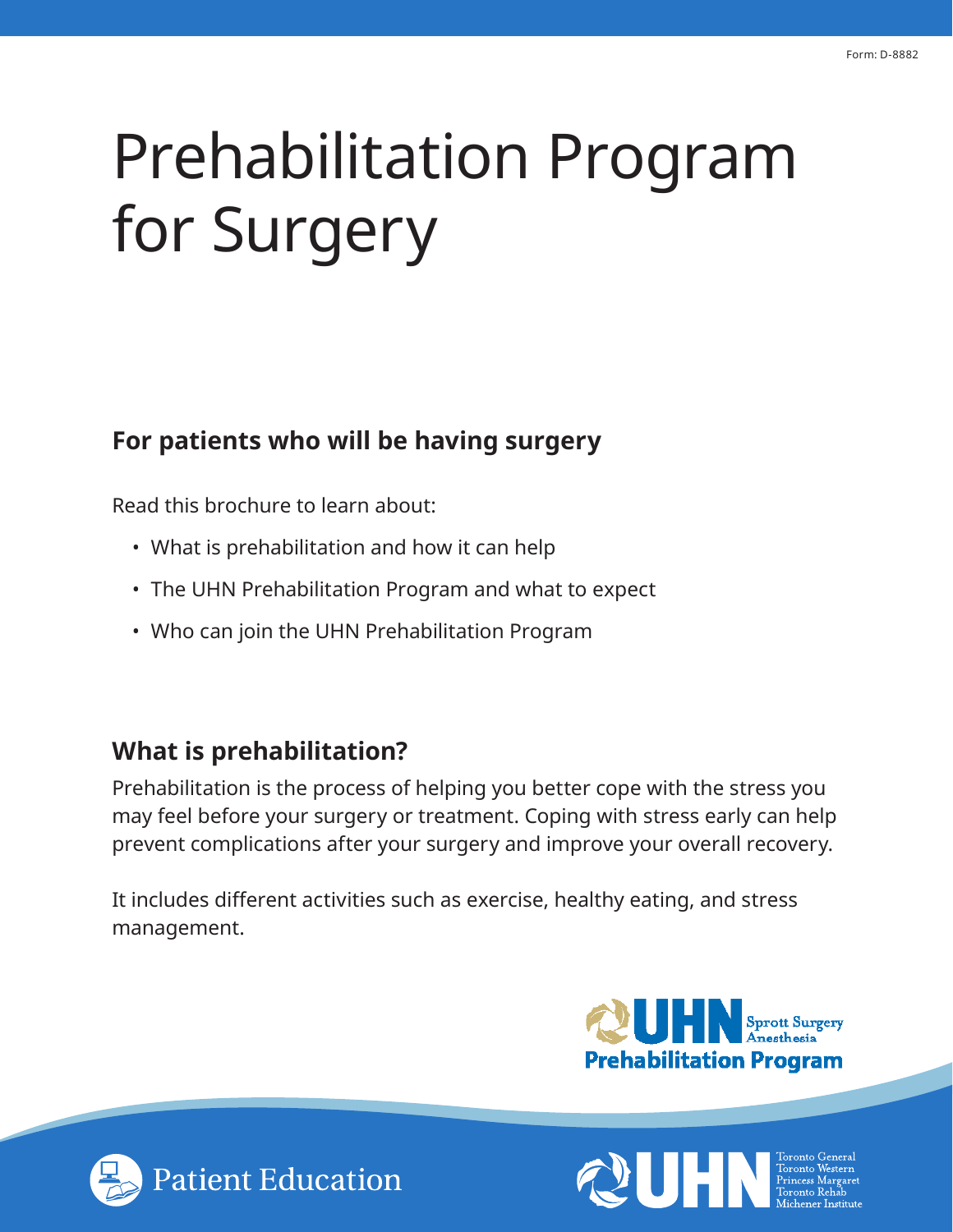# **What are the benefits of prehabilitation?**

You may need to wait several weeks for your surgery. During this time, many people find that their physical fitness and overall wellbeing gets worse.

Research shows that being healthier physically and mentally before surgery can help improve your recovery after surgery. **Prehabilitation** is a way to improve physical and mental health during the waiting period before surgery.

Prehabilitation can help:

- Reduce complications from surgery
- Reduce the length of hospital stay
- Speed up recovery after surgery

Prehabilitation may include:

- Physical activity and exercise
- Healthy eating and additional nutrition
- Managing stress and strategies to help you keep up with your prehabilitation

# **Physical Activity and Exercise**

Physical activity can improve your health and lower your risk of disease. Physical activity can include walking to the store, cleaning, gardening or walking up the stairs. Exercise is just one type of physical activity.

Exercise is a type of physical activity that you do regularly to improve your fitness. Adding regular exercise to daily physical activity is the best way to improve your health.

For most adults, it is recommended that you do 150 minutes of moderate to vigorous physical activity per week. You can reach this goal in different ways:

• Aerobic (cardiovascular) exercise 3 to 5 days per week, 20 to 60 minutes per day. Examples of aerobic exercise are walking, cycling or swimming.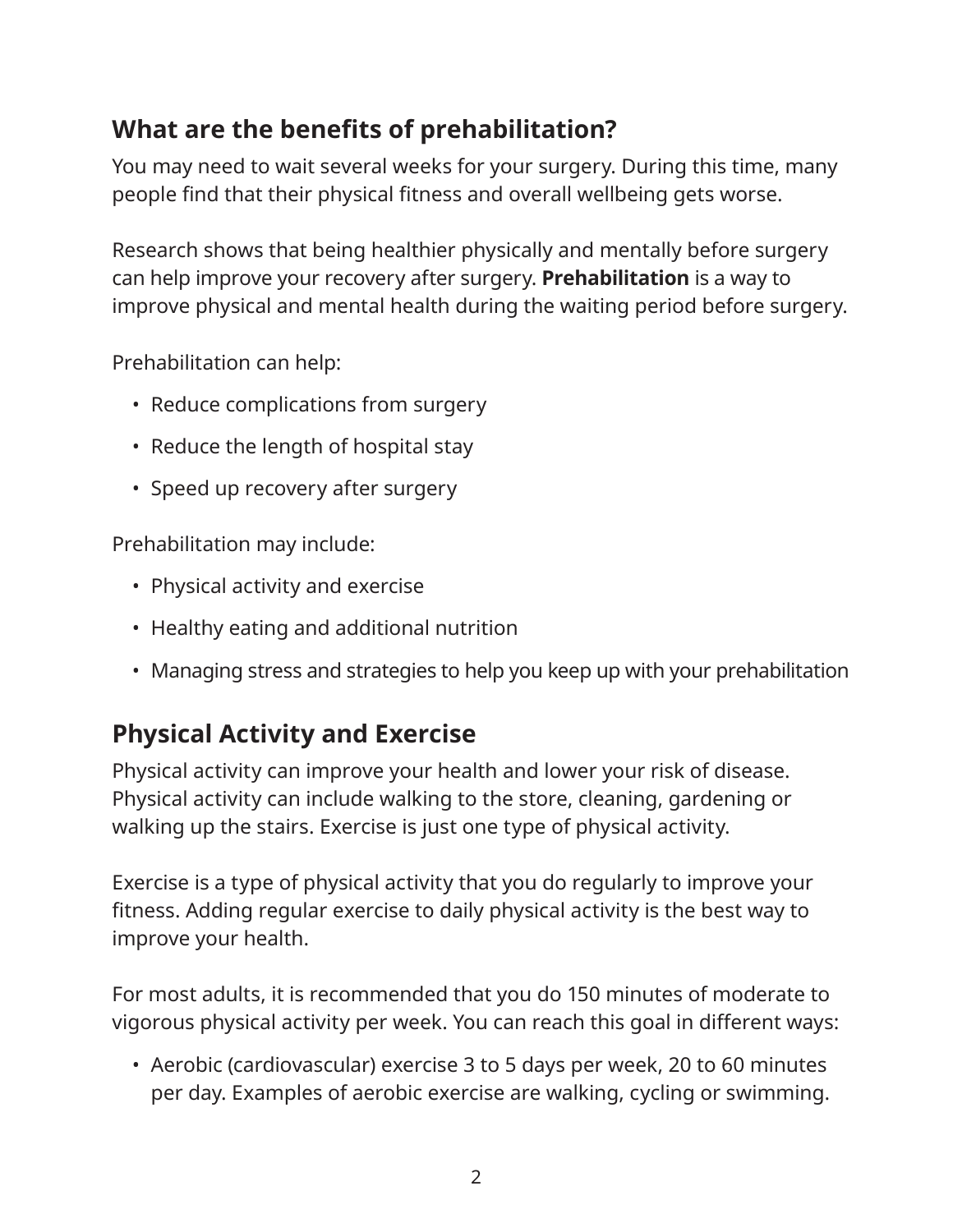• Resistance (weight training) exercises 2 to 3 days per week, 1 to 3 sets of 8 to 15 repetitions per exercise.

Spending some time each day to stretch will help maintain or improve your flexibility. Flexibility can help with many daily activities, such as bending over to tie your shoe or reaching for something. Hold the stretch to the point of tension (stop if it becomes painful) for 10 to 30 seconds per muscle.

#### **Healthy Eating and Additional Nutrition**

Healthy nutrition is important for your overall wellbeing. Good nutrition can help lower your risk for complications related to your surgery.

Canada's Food Guide provides reliable information on nutrition needs for most people, including those who are going to have surgery. The Food Guide recommends that you:

- Eat vegetables, fruit, whole grains, and protein foods regularly. Choose protein foods that come from plants more often, such as beans, peas, and lentils.
- Avoid foods with mostly saturated fats. Instead, eat foods that contain mostly unsaturated fat.
- Make water your drink of choice.
- Avoid eating processed or prepared foods and drinks that have too much sodium (salt), free sugars, or saturated fat.
- Use food labels. The information on food packages can help you make informed food choices.
- Cook more often. Planning and preparing your own food can help you develop healthy eating habits.

In some cases, your prehabilitation team may recommend that you take additional nutrients, like protein or total calories. They will help determine the right supplement for you.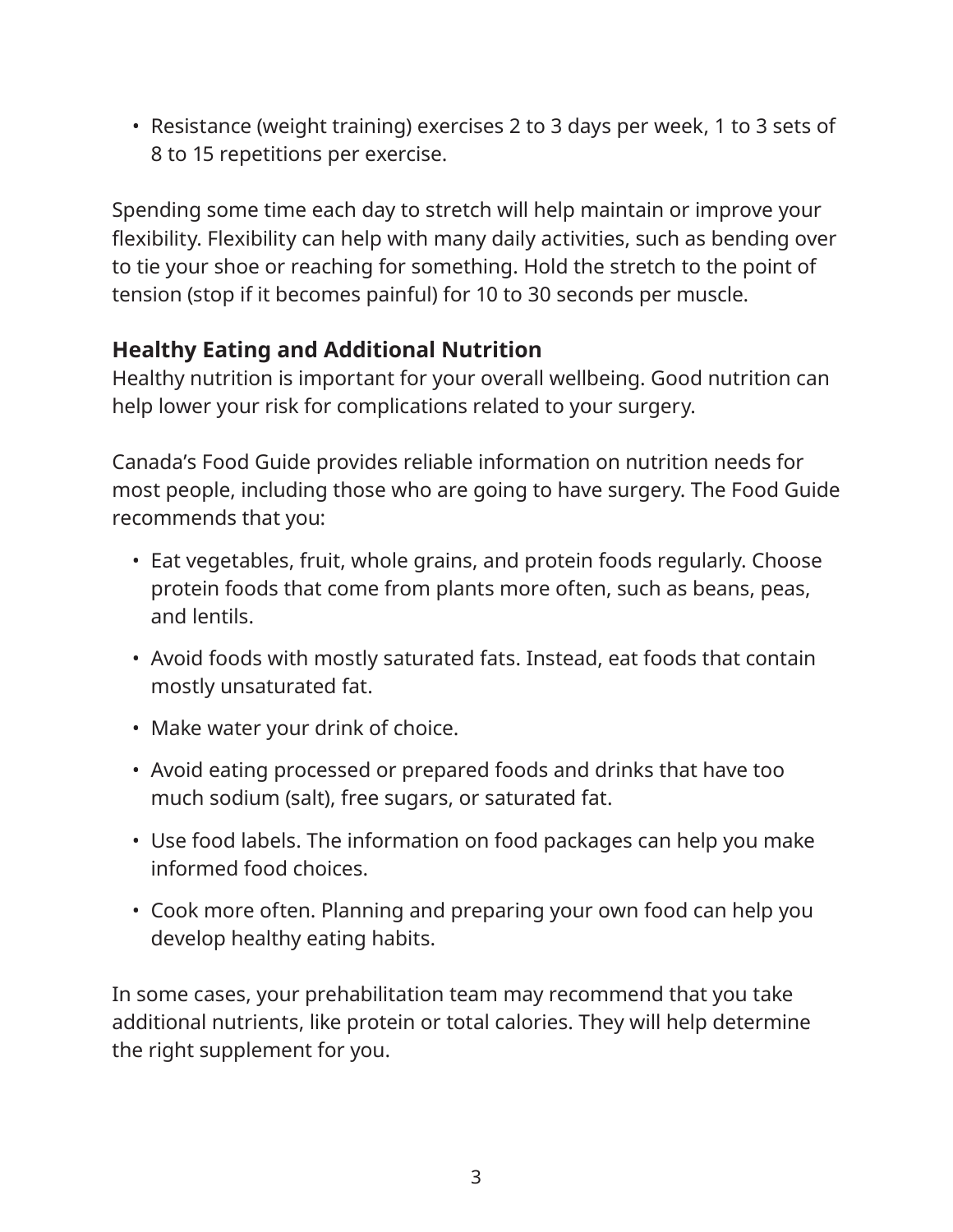#### **Managing Stress and Keeping Up with Your Prehabilitation**

Many people face a lot of stress after a diagnosis and before a surgery. This stress may affect your health before surgery and can increase your risk for health problems after surgery or a poor recovery.

There are many ways you can reduce stress. You may find that using one or more methods may help, such as:

- Progressive muscle relaxation
- Meditation
- Deep breathing
- Guided visualization

The stress of having surgery may also make it hard to participate in prehabilitation. Prehabilitation includes learning ways to help you stick with your prehabilitation program and new health behaviours, like exercise, nutrition, and stress management. These strategies could include:

- Setting goals
- Scheduling prehabilitation activities, like exercise
- Involving a partner
- Planning for challenges that may occur and how to overcome them

## **What is the UHN Prehabilitation Program?**

The UHN Prehabilitation Program provides exercise, healthy nutrition, and stress management support before your surgery. In some cases, it may also include smoking cessation programs or involving other health care providers in your care.

The Prehabilitation Program team will work with you before your surgery to:

- Review your overall health and see if prehabilitation is right for you
- Help you learn about the benefits of exercise and how to exercise safely
- Test your fitness and explain what it means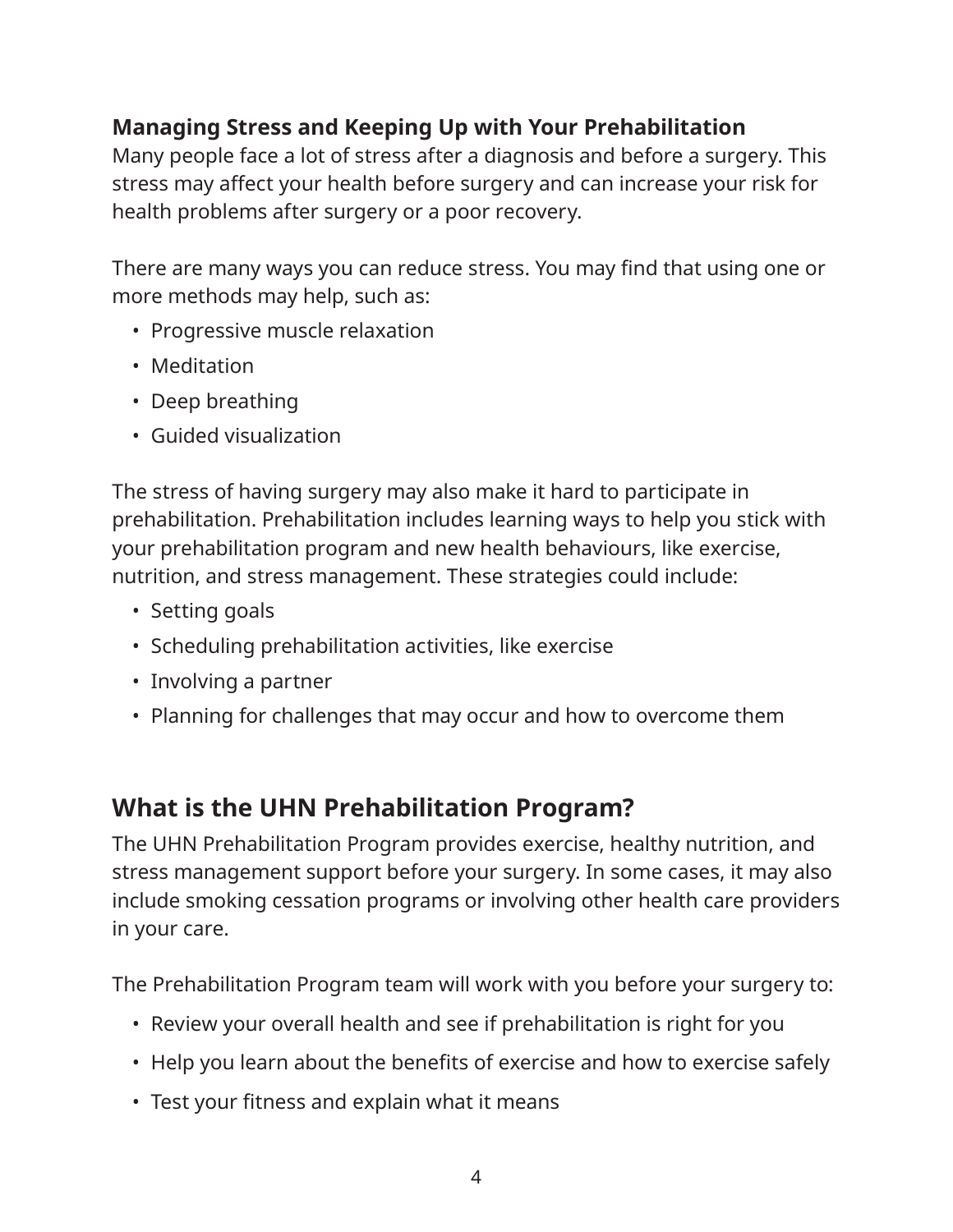- Provide an exercise plan, with the help of an exercise professional (such as a kinesiologist)
- Track how you are doing as you go through your exercise plan
- Help you learn how to achieve a healthy, balanced diet
- Review your food choices and nutritional needs and help you improve your nutrition
- Provide nutrition support, with the guidance of a dietitian
- Help you learn strategies and support to help reduce stress, with the guidance of a psychologist
- Help you maintain health behaviours like exercise and making healthy eating choices

# **Who can join the program?**

The Prehabilitation Program is for people:

- who will be having surgery
- whose health care provider thinks they might need prehabilitation.

Talk to your doctor or other members of your health care team to learn more about the program. They can refer you to the Prehabilitation Program if they think you might be eligible.

#### **Who is part of the Prehabilitation Program's health care team?**

Your health care team will include:

- doctors psychologists
	-
- 
- kinesiologists other health care providers as needed
- dietitians

All of the staff specialize in helping patients who will be having surgery.